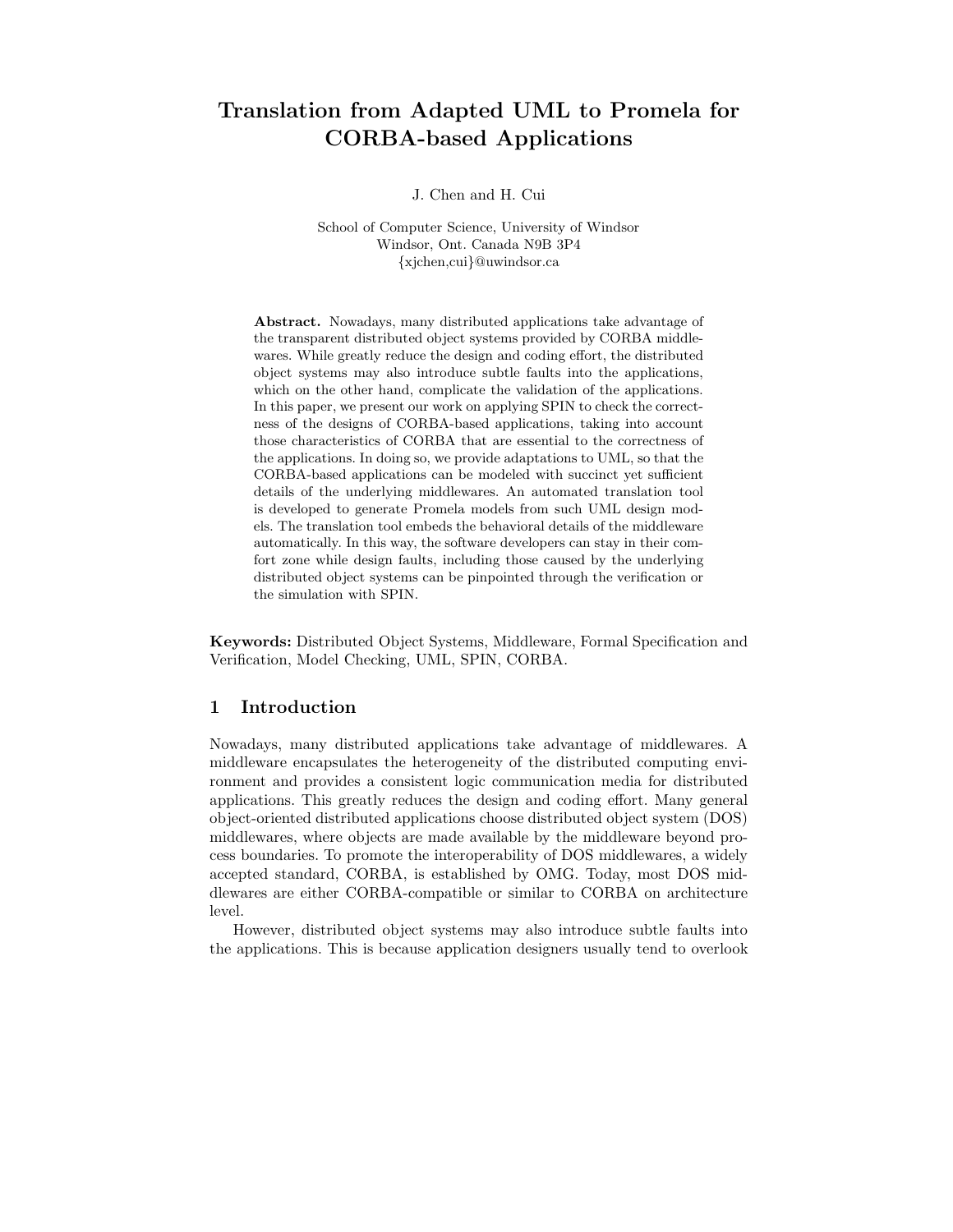the differences between a local object and a remote object made transparently available. For example, phenomena like the serialization or blocking of remote object invocations may occur due to various reasons such as the resource configuration of the remote objects or the synchronization mode of the invocation itself. Overlooking such phenomena may under certain circumstances affect the business logic of the applications.

In this paper, we present our work on applying SPIN  $[6, 7]$  to check the correctness of the designs of CORBA-based applications, taking into account those characteristics of CORBA that are essential to the correctness of the applications.

Formal verification techniques, such as SPIN model checker, rely on formal specifications of the design documents. However, it is hard for ordinary software developers to grasp formal specification languages. One of the possible solutions is to define an automated translation from graphical, easy-to-use design models into the formal specification languages. For object-oriented applications, UML has been recognized as an industrial standard and is commonly used for software design. Here we assume that the design specifications of CORBA-base distributed applications are given in UML notations. As the UML notations stretch over almost all aspects of software artifacts, translating the entire domain of UML notations is not feasible. We choose to adapt and translate an essential subset of UML class diagram, statechart diagram and deployment diagram, which provide sufficient information about the dynamic behavior of the applications.

When building a verification model for a CORBA-based application, the behavior of a remote object should not be over-simplified as that of a local object. On the other hand, as the verification process is always resource intensive, the verification model must be succinct and should not accommodate a *complete* middleware model. In this paper, we construct an abstracted CORBA middleware model in Promela, considering those and only those characteristics of CORBA that are essential to the correctness of the applications, namely: (i) *binding*: the connection of a client to a remote object; (ii) *thread policy*: the POA (Portable Object Adaptor) policy which governs the service of remote objects; (iii) *synchronization mode*: the mode for client-side remote method invocations.

Accordingly, we made a few adaptations to UML notations, including (i) stereotypes for classes, methods and interfaces; (ii) pre-defined classes for client binding, remote method invocations and thread policies; and (iii) pre-defined component types for describing CORBA facilities (POAs and ORBs). These adaptations serve as the interface of the abstract CORBA middleware model. In this way, we preserve the clarity of the design models: The CORBA middleware remains a black-box in the design models. While generating the corresponding Promela model from such design models, our CORBA-middleware model is integrated automatically.

We have developed a translation tool called CUP, which generates the corresponding Promela source code from adapted UML diagrams. A concrete system is created from a UML deployment diagram using the elements defined in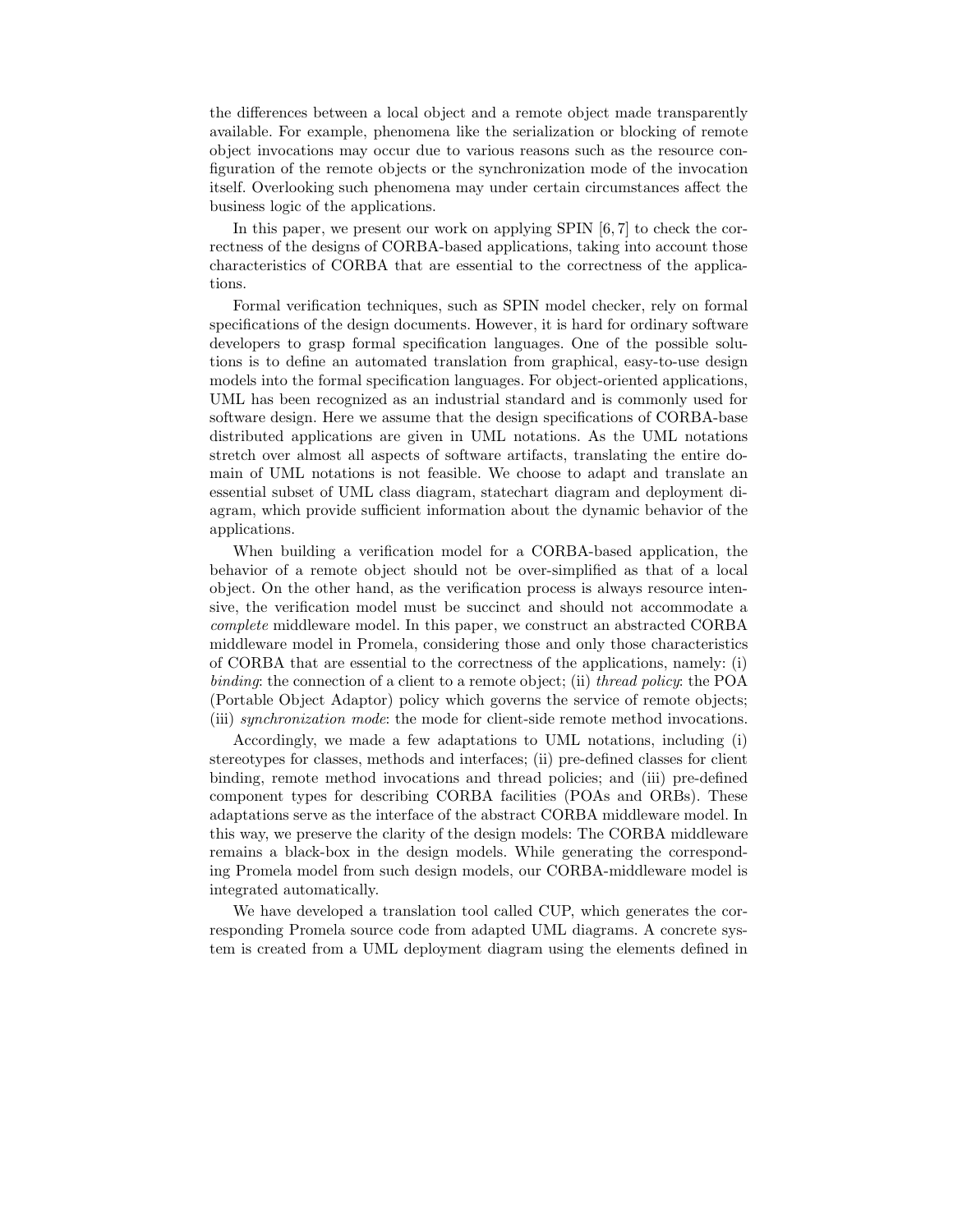UML class diagrams. The behavior of the elements is defined in UML statechart diagrams. The statechart diagrams in our design model are built upon parameterized method calls, change events, guard conditions and value assignment actions. Currently, CUP takes as its input only specially formatted XML file that represents the UML diagrams. The files are actually simplified standard XMI representation of the UML diagrams. We plan to use the XMI representations as the input of CUP in the future.

To reduce verification complexity, we translate most of the methods into Promela *inlines*, which is the most efficient way to simulate method calls in Promela [6]. For this purpose, we require that the behavior of a class is defined on per-method basis. Consequently, we eliminate all concurrency elements in a statechart diagram (sync, fork, join, concurrent regions in composite states). Instead, the concurrency is achieved through some specially stereotyped methods, which are specified as *running on its own execution thread*.

To further reduce the complexity, we define specially named composite states in statechart diagrams to identify atomically executed blocks. Thus, transitions dealing with only local variables can be organized into atomic execution blocks which eliminates some interleavings that do not affect the truthfulness of the correctness properties.

We assume that readers have basic knowledge of Promela/SPIN and UML. In Section 2, we give a brief introduction to parts of CORBA relevant to our work. A motivating example is described in Section 3. This example is used through out the paper to demonstrate the UML adaptation, translation and the verification results. Our adapted UML design model for CORBA-based applications is introduced in Section 4. In Section 5, we explain the generation of Promela code from the design model, especially the realization of the distributed object systems. Conclusion, related work and some final remarks are given at the end.

### **2 A Brief Introduction to CORBA**

CORBA is a widely accepted standard for DOS middlewares established by OMG. A CORBA middleware makes objects in a distributed application accessible beyond process boundaries. The core component of the middleware is the object request brokers (ORB), which is responsible for finding a proper remote object to service a client (binding), communicating the method invocation requests to the remote objects and transferring the result back to the clients when it becomes available. An ORB may be *single-threaded* or *multi-threaded*. To be remotely accessible, a remote object must be managed by a POA object and registered to the naming space. The POA is the interface between the objects and the ORB. A POA manages remote objects, interprets the invocation requests made to the objects and activates proper servant threads to service the requests. How a POA performs is determined by its *policies*. The policy we are interested in is the *thread policy*, which specifies the thread model used for the servant threads: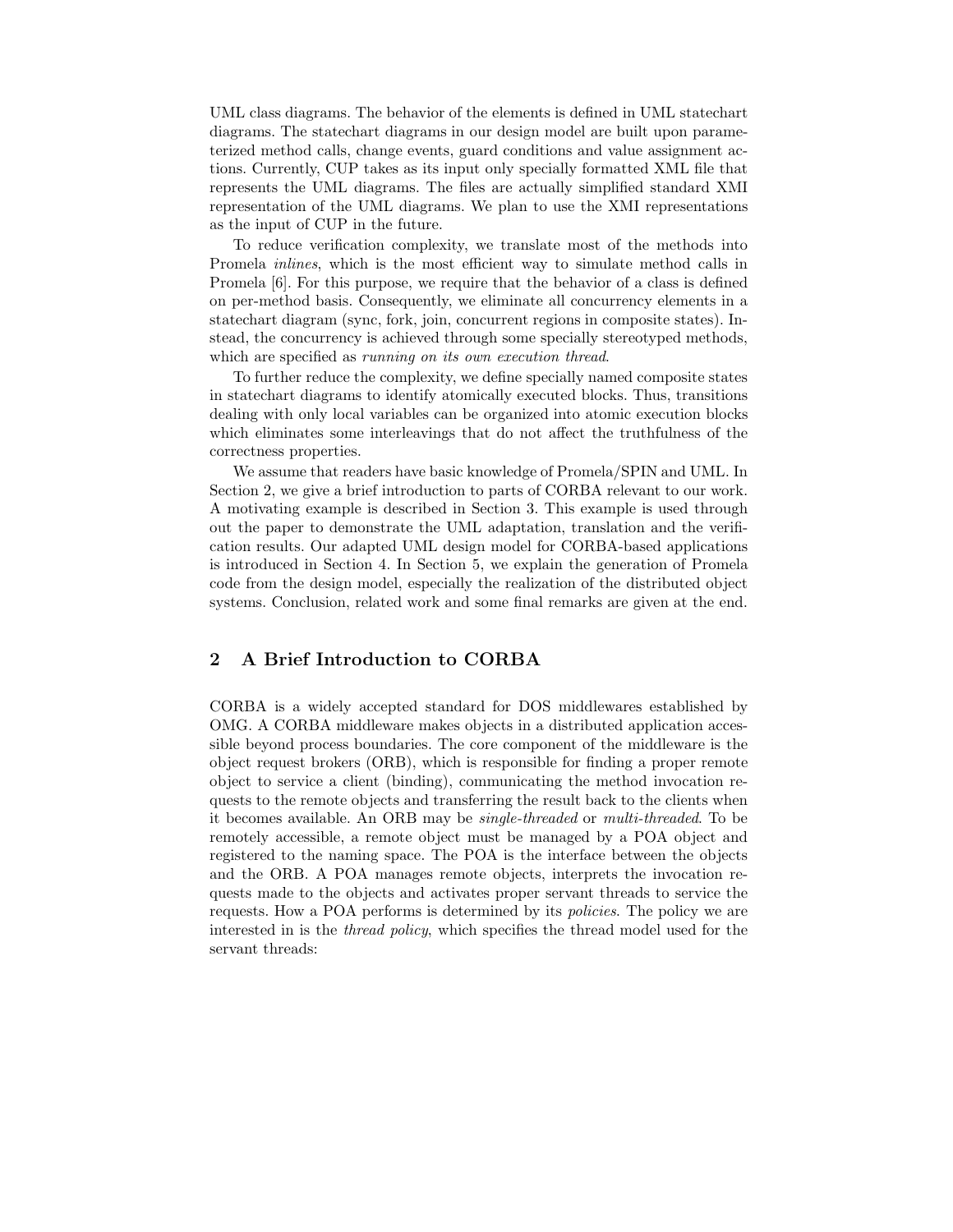- **–** *main-thread*. All POAs in an ORB with this thread policy will share a servant thread provided by the ORB for all method invocations.
- **–** *thread-per-POA*. The POA will create one servant thread to handle all method invocations.
- **–** *thread-pool(n)*. The POA will create a set of *n* servant threads to handle method invocations.
- **–** *thread-per-object*. The POA will create a servant thread for each remote object it manages.
- **–** *thread-per-client*. The POA will create a servant thread for method invocations from each client of an object it manages.
- **–** *thread-per-request*. The POA will create a servant thread for each method invocation request.

POA thread models can be used in either *single-threaded* or *multi-threaded* ORB. However, in a *single-threaded* ORB, the performance of any POA will be the same as that of a *main-thread* one.

Since method invocations may share a thread in ORB or POA according to the thread policies, internal blocking is introduced to the application, which may cause deadlocks or request re-ordering.

To find a remote object for service, a client must identify to the ORB, the remote object(s) it wishes to connect to and the ORB will locate the proper remote object for it accordingly. This process is called *binding*. Common binding options are:

- **–** Request to bind to a specific remote object. The object is identified by its unique identifier.
- **–** Request to bind to a remote object of a certain type. The type is identified by the remote interface of the object.
- **–** Request to bind to a remote object of a certain type in a certain POA. The POA is identified by its unique identifier.

A remote method may be invoked in different synchronization modes. Typically, the invocation is *synchronous*: the client blocks until the remote method call returns. When a method requires no return values, the invocation can be made *asynchronously*: the client will continue its execution as soon as the request is received on the other end, without waiting for its completion. If the method invocation involves lengthy computation, *deferred synchronous* call is useful. In this invocation mode, the client continues execution after issuing the request, and *pulls* the result of the remote method call sometime later.

In the next section, we give a motivating example to show the design of distributed applications with CORBA middleware and the possible faults that may be introduced.

# **3 A Motivating Example**

In an *auction* system, multiple clients (bidders) can compete for items. A bidder can withdraw from bidding at any time, and the bidding of an item terminates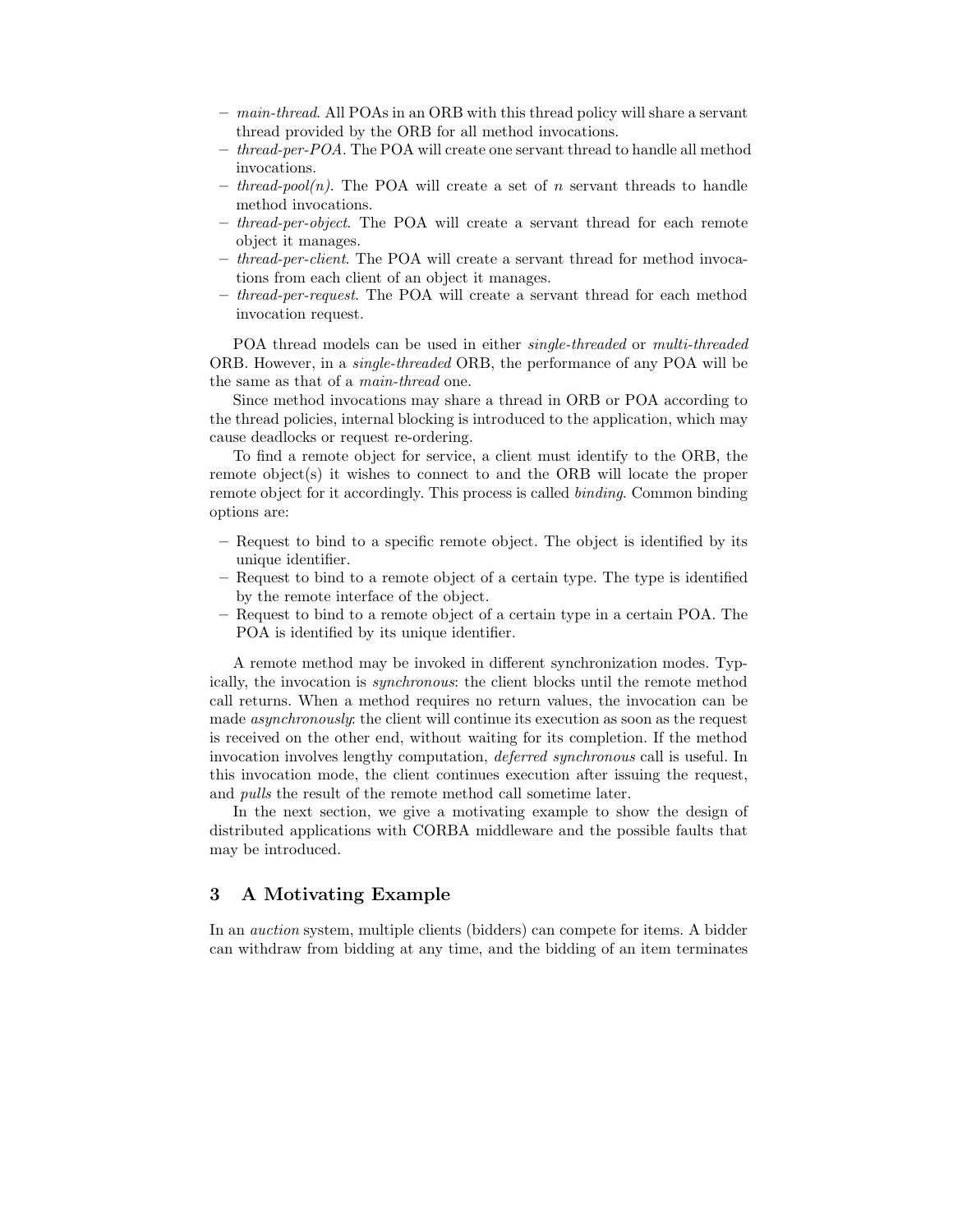when all bidders have withdrawn from the competition for that item, or when the pre-set price limit for that item is reached. When the bidding of an item terminates, whoever offered the highest bid first will succeed in the bidding. Suppose for fault-tolerance purpose, there are two servers running concurrently to service the bidders. Each of them maintains a local copy of the bidding status. A bidder is allowed to connect to any one of the servers, yet for fairness reason, only one connection is allowed for each bidder. The auction server will refuse a connection if another connection from the same bidder (determined by its identifier) already exists.

Let us assume that such a system is designed using CORBA middleware in the following way: Two remote objects are used as auction servers. The bidding status is represented as replicated local data of these objects. The two auction servers synchronize with each other through remote method invocations to keep the bidding status consistent. When two servers try to update the bidding status simultaneously, a token is used to determine which server should update first. An active object is used to represent a bidder. Each bidder object connects to an auction server through a client that is bound randomly to an auction server. To make a bidding request, the client invokes a remote method on the auction server it is connected to.

Below are some of the properties of the applications we are interested in and that can be verified with model checking tools:

- **–** The design should be deadlock-free.
- **–** The bidding process should eventually complete.
- **–** One and only one of the bidders will eventually succeed in bidding an item.
- **–** The successful bidder must hold a bid higher than or equal to the other bidders.
- **–** The successful bid should be no higher than the pre-set price limit.

The correctness of such properties may vary depending on whether we model the middleware behavior or simply treat the remote object invocations similar as local calls. For example, an application according to the above design runs well under *multi-threaded* ORBs and *thread-per-client* POAs but it may run into deadlockif we use *thread-per-object* POAs. In the latter case, suppose bidder *b*<sup>1</sup> made a bidding request to auction server  $s_1$  and bidder  $b_2$  made a bidding request to auction server  $s_2$  simultaneously. Server  $s_1$  tries to synchronize with server  $s_2$ on behalf of  $b_1$ : it makes a remote method invocation on auction server  $s_2$  for the update of the bidding status, while vice versa, server *s*<sup>2</sup> tries to synchronize with server *s*1. However, both these method invocations are blocked because the only servant threads on server object *s*<sup>1</sup> and *s*<sup>2</sup> are already occupied by bidders *b*<sup>1</sup> and *b*<sup>2</sup> respectively when they made the method invocations on their respect server object. As  $b_1$  and  $b_2$  will not release the servant threads of  $s_1$  and  $s_2$  respectively while they wait for the results of their bidding requests, the execution runs into a deadlock state. Such a deadlock situation cannot be identified if we model remote method invocations in the same way as local ones.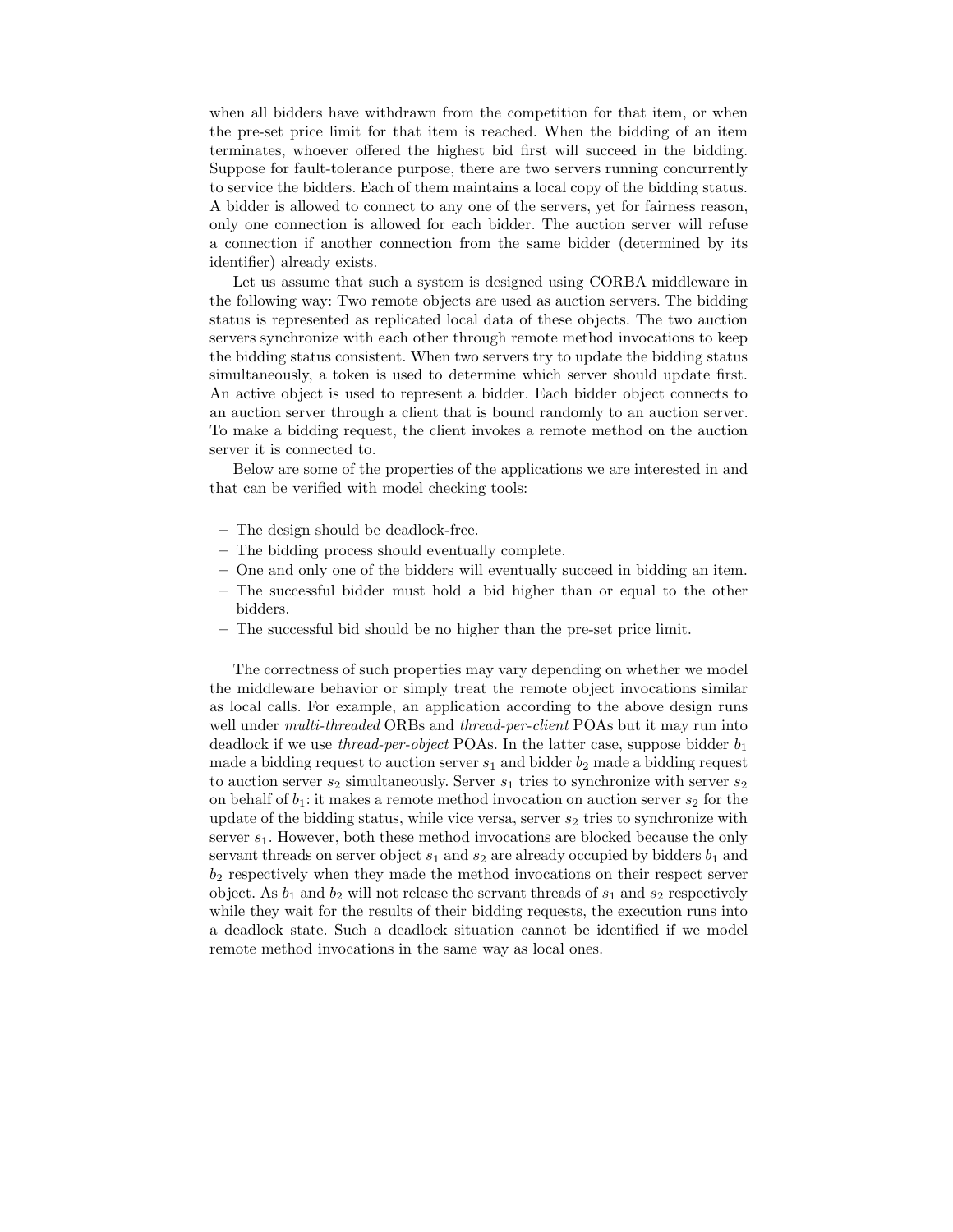# **4 Adapted UML Diagrams**

In this section, we introduce our UML design model for CORBA-based applications as the input of the CUP tool.

The design model consists of a set of self-executable active objects, ORB and POA components and remote object components deployed into the POA components. Each object and component is assigned a unique and publicly known integer ID. We assume all objects and components are persistent. We do not consider the creation, de-activation and destruction of any active objects, remote object components, POA or ORB components.

Correspondingly, the input model of the CUP tool consists of a UML deployment diagram, which creates and deploys all object instances in the application, UML class diagrams and the UML state chart diagrams, which are for the specification of the objects. Each method defined in the class diagram is associated with a statechart diagram to specify its behavior. The behavior of a class is specified by the collection of its method statechart diagrams.

In the following, we introduce the syntax and the semantics of the adapted deployment diagrams, class diagrams and statechart diagrams.

#### **4.1 The Deployment Diagram**

The deployment diagram specifies the following aspects of the application:

- **–** The object and component instances and their unique identifiers;
- **–** The *deployment relationship* between remote objects and POAs, between POAs and ORBs, is used to specify the management relationship among them.
- **–** The thread policies for POAs and ORBs are specified by deploying a *Policy* object to a POA or an ORB.

The deployment diagram contains two nodes: a CORBA node and a *Clients* node.

The CORBA node forms the server-side of the application. It contains one or more ORB components. An ORB component contains a root POA component and possibly a *Policy* object. The latter defines the thread policy of the ORB. If omitted, the default thread policy is *single-threaded*. The root POA component contains zero or more remote object components and zero or more POA components. Each POA component also contains zero or more remote object components and zero or more POA components. A remote object is expressed as a component which implements a remote object interface. A POA component may contain a *Policy* object, which defines the thread policy of the POA. The thread policy of root POA is always *main-thread*. A POA without a *Policy* object inherits the thread policy of its parent POA.

The *Clients* node contains a set of *Process* components. They form the clientside of the application. Each *Process* component contains an active object, which is self-executable and serves as the starting point of the execution.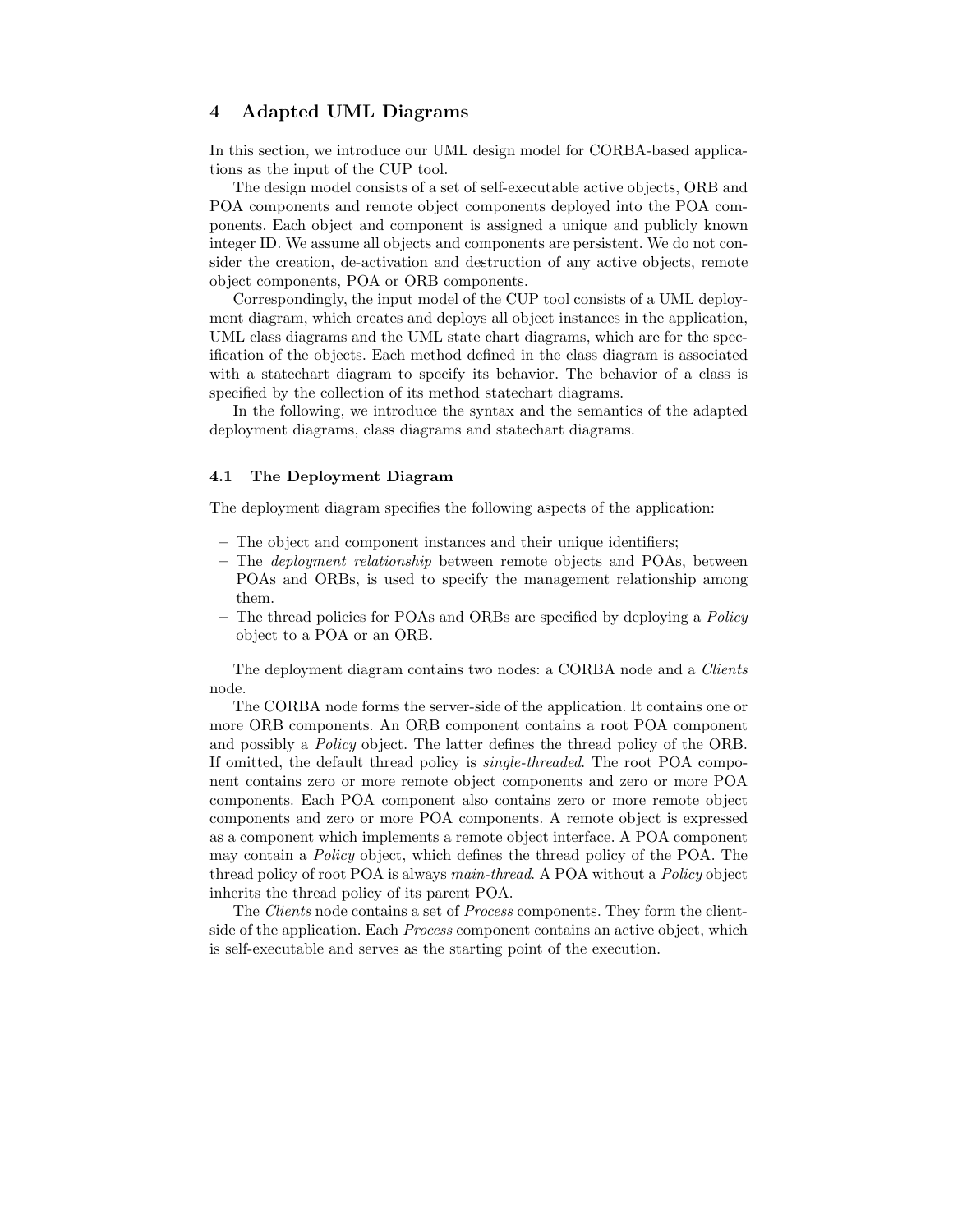

**Fig. 1.** Deployment diagram of the online auction example

Figure 1 shows the deployment diagram of the auction example, in which two bidders participate in the auction of an item. Here, the CORBA node contains two ORB components *orb1* and *orb2*, both specified as *multi-threaded*. In the root POA of *orb1*, we have POA component *Poa2* whose thread policy is *threadper-client*. With this policy, it manages a remote object of class *AuctionServer* with identifier 1. The *Clients* node contains two *Process* components with active objects 10 and 11 respectively of class *Bidder*.

#### **4.2 The Class Diagrams**

The class diagrams in our model contains active object classes, remote object interfaces and classes that implement remote object interfaces. To distinguish the specific roles of the classes in the applications, we define class stereotype *Active* for active object classes and interface stereotype *IDL* for remote interfaces. An active object is self-executable. To specify the starting point of the execution, we define method stereotype *Main*. An *Active* class must contain one and only one *Main*-stereotyped method, which starts the execution. We also define a similar method stereotype called *Thread*. A *Thread*-stereotyped method is not self-executable. However, when it is called, it will execute on its own execution thread, running concurrently with its caller. A *Thread*-stereotyped method must have neither output nor return parameters.

Figure 2 shows the class diagram for the auction example. Here, an instance of class *Bidder* is an *active* object, and its attribute *serverC* is a *Stub*. In the statechart diagrams, it will be bound to an *Auction* remote object and thus become a client of the object. Similarly, the attribute *interServer* in an *Auction-Server* object will become a client of the other *Auction* remote object for server synchronization.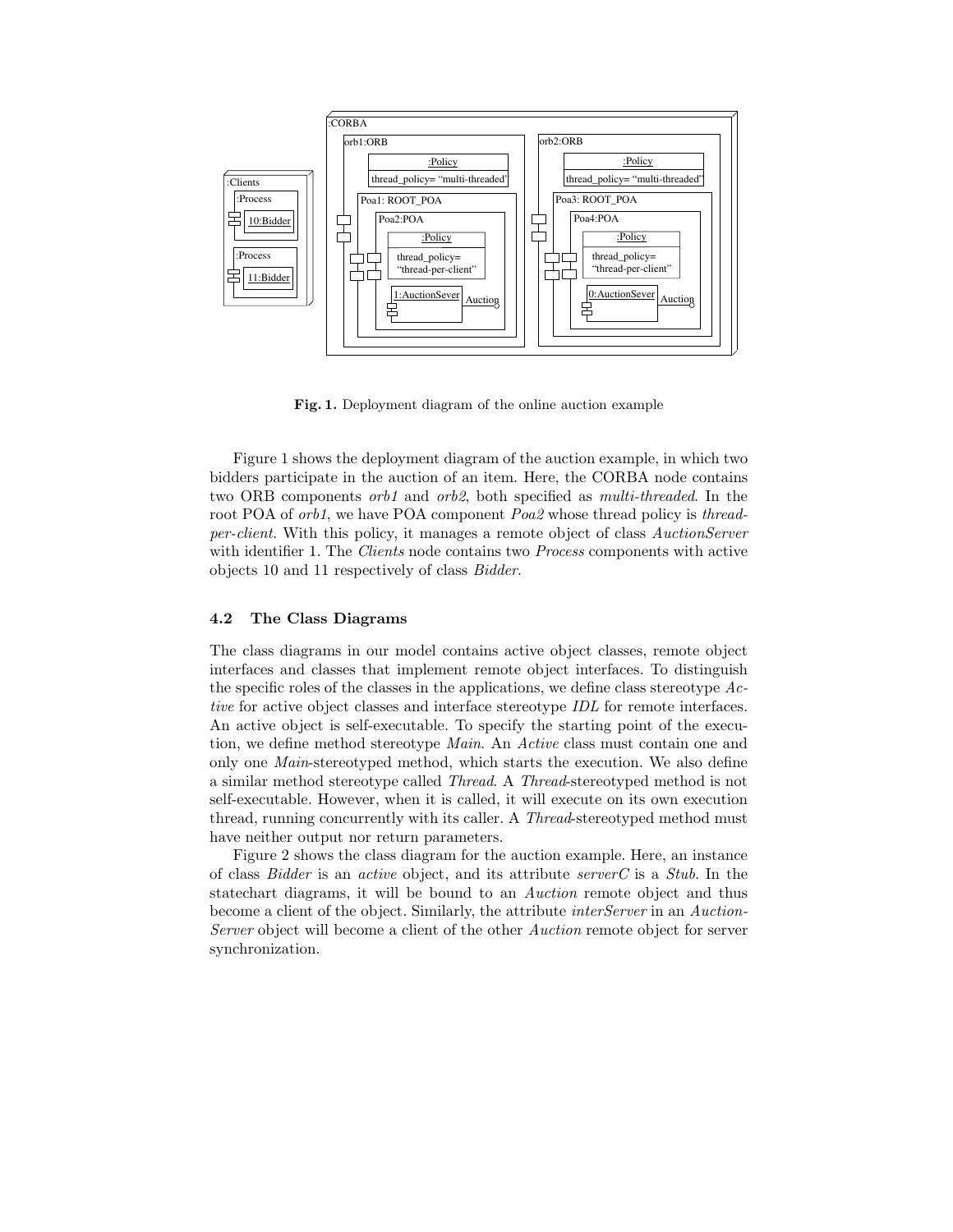

**Fig. 2.** Class diagram in online auction example

Note that these diagrams are for illustration only. Our CUP tool currently works only on text-based, specially formatted input.

As shown in this figure, to keep the verification model manageable, we uniform the parameters of the remote methods such that: (i) The method must have no return value; (ii) The method must take an *RM In* object as its input parameter and possibly an *RM Out* object as its output parameter. As default, the data classes *RM In* and *RM Out* contain two integer parameters each. Designers can override these classes if needed, but the parameters must be of type integer or its subtype.

With the restriction, the interface to any remote method is statically determined. That, combined with the statically created remote objects, greatly simplifies the realization of the binding and the remote method invocation process.

As shown in the figure above, two pre-defined CORBA-related classes, namely *Stub* and *Response*, are used to facilitate remote method invocations. A *Stub* object represents a client to a remote object. The *Request* object in CORBA, which is used for dynamic method invocation, is omitted in our model since the restrictions we put on the model reduced much of the dynamic method invocation tasks. For simplicity, the core of the dynamic method invocation, namely the deferred remote method calls, is packed into the *Stub* object. The *Response* class is for getting the result of deferred remote method calls.

Figure 3 shows the details of the class definitions of the *Stub* and *Response*.

The *Stub* class contains six methods: two binding methods, three remote call methods and an *unbind* method.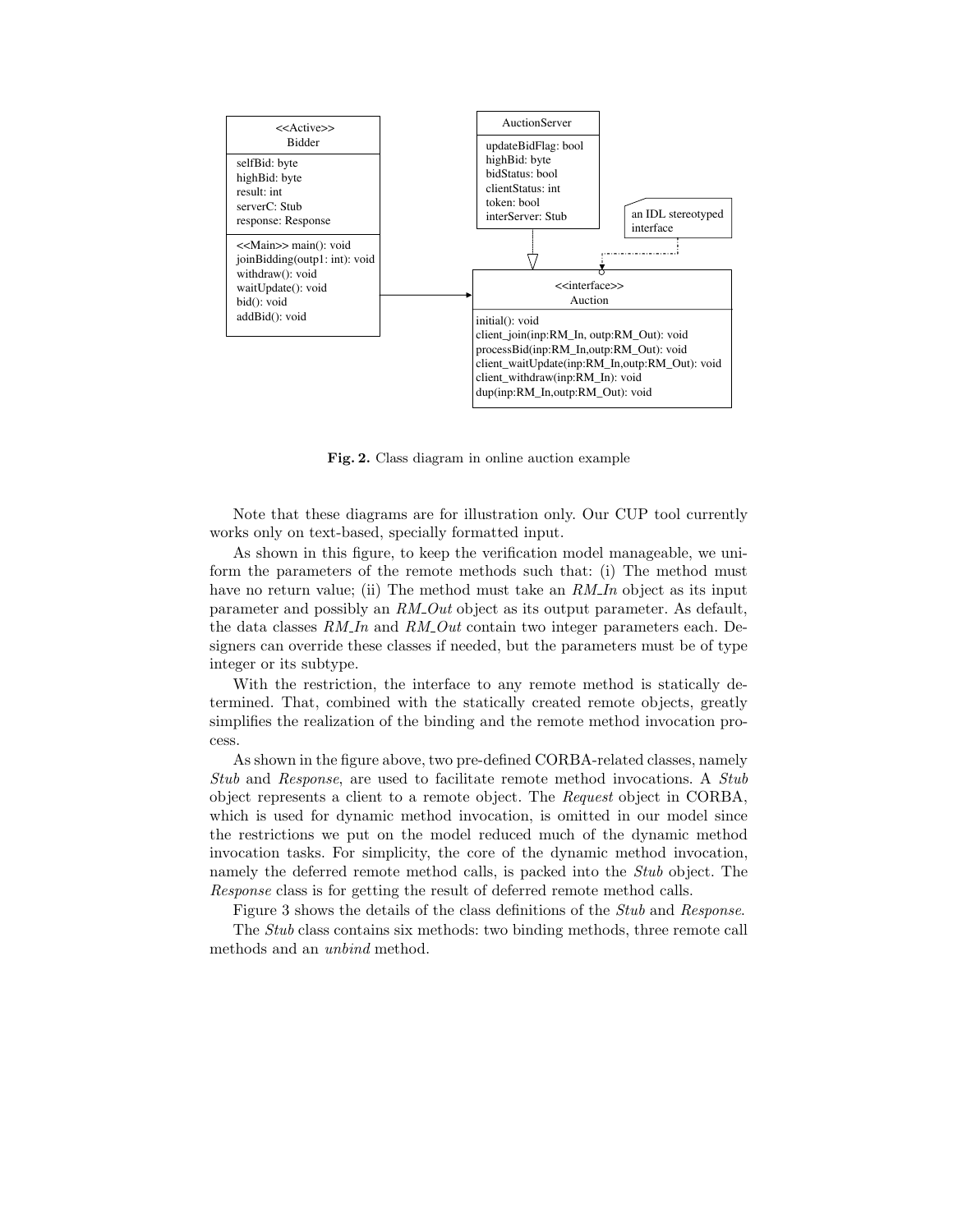| $<<$ CORBA $>>$<br>Stub<br>bind(roi: string): bool<br>bind(roi: string, option: string, value: string): bool<br>send_sync(methodName: string, inp:RM_In, outp:RM_Out): void<br>send async(methodName: string, inp:RM In): void<br>send deferred (method Name: string, inp: RM In, response: Response): void<br>$unbind()$ : void | $<<$ CORBA $>>$<br>Response                      |
|----------------------------------------------------------------------------------------------------------------------------------------------------------------------------------------------------------------------------------------------------------------------------------------------------------------------------------|--------------------------------------------------|
|                                                                                                                                                                                                                                                                                                                                  | get_response(outp:RM_Out): void<br>$pol($ : bool |
|                                                                                                                                                                                                                                                                                                                                  | $<<$ CORBA $>>$<br>Policy                        |
|                                                                                                                                                                                                                                                                                                                                  | thread policy: string                            |

**Fig. 3.** The Stub and Response classes

A *Stub* object becomes a client to a remote object through its binding methods. The first parameter in both methods defines the type of the remote object to which the *Stub* object will be bound. Its value must be set as one of the *IDL*-stereotyped interface name.

- **–** The binding method with no binding option will randomly bind the *Stub* object to a remote object which implements that interface.
- **–** If the *option* parameter is given value *POA*, the method will bind the *Stub* object to a remote object component implementing the given interface in the specific POA component. The parameter *value* indicates the id of that POA.
- **–** If the *option* parameter is given value *OBJ*, the method will bind the *Stub* object to a specific remote object. The parameter *value* indicates the id of that object. The object must implement the given interface.

After binding, the remote method calls to that object can be made through the *Stub* object. The remote methods can be called synchronously through the *send sync* method, asynchronously through the *send async* method or deferred synchronously through the *send deferred* method. The parameter *methodName* in these methods specifies the remote method that should be called. The parameters *inp* and *outp* contain input and output parameters respectively. The *Response* object is for getting result of deferred method calls. The result of the method invocation can be pulled at any time by calling the *get response* method of the *Response* object.

A *Stub* object can also be disconnected from the remote object by calling the *unbind* method. After disconnection, the bind methods can be called again to bind the object to a remote object.

Another class shown on Figure 3 is the *Policy* class. Instances of this class define the thread policy for ORB or POA components. (See Figure 1).

A *Policy* object contains a string attribute *thread policy*, which defines the thread policy of a POA or ORB component. The legal values of *thread policy* for POA are *thread-per-client*, *thread-per-obj*, *thread-per-POA*, *thread-per-ORB*, *thread-pool(n)* and *thread-per-request*. The legal values for ORB are *single-threaded*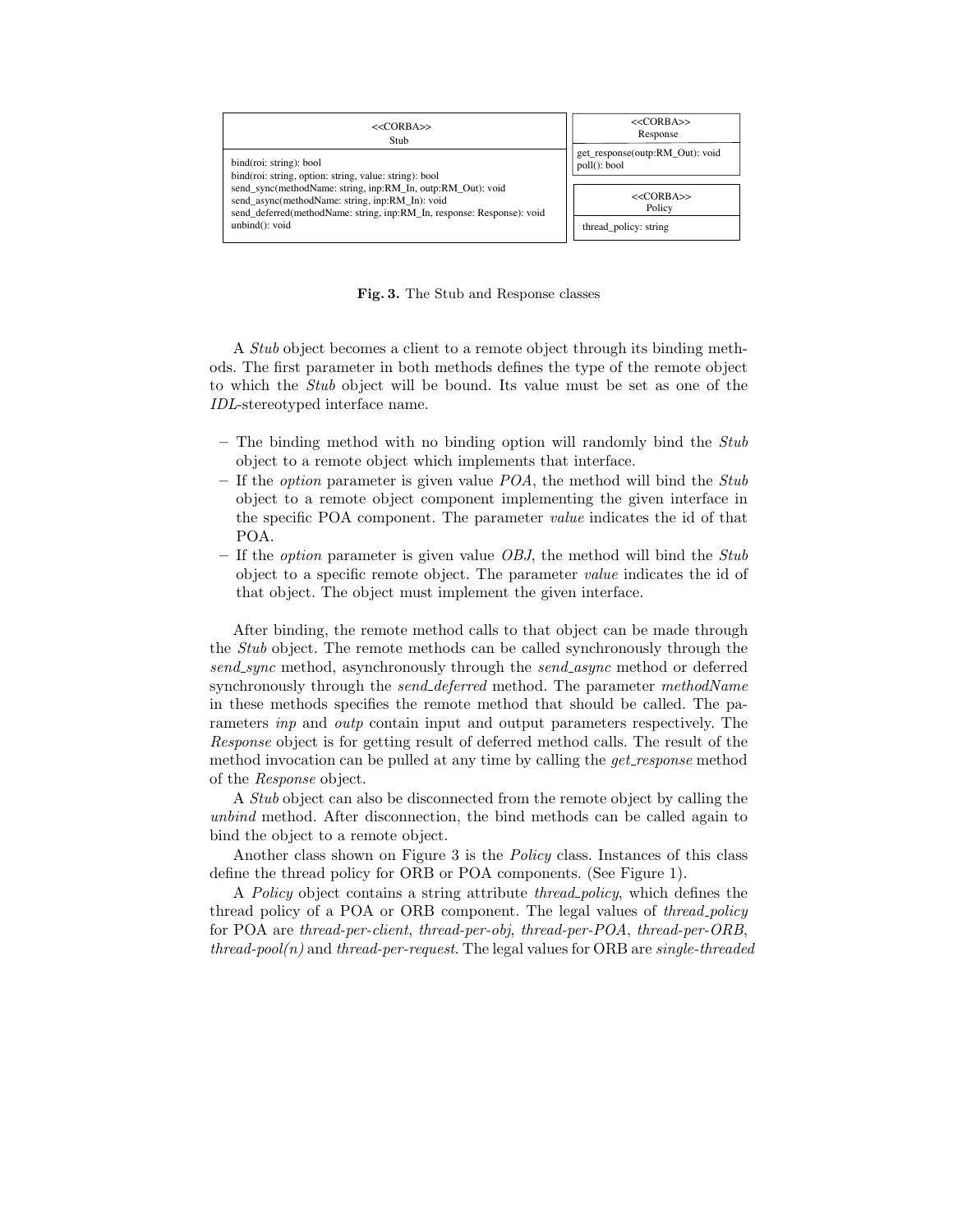and *multi-threaded*. We assume a multi-threaded ORB has unlimited thread resource and will never block. We also do not consider the inter-ORB communication at this stage.

#### **4.3 The Statechart Diagrams**



**Fig. 4.** Partial statechart diagram in online auction example

As we mentioned in the Introduction, in the design model, a statechart diagram defines the behavior of a method. It is built upon parameterized method calls, change events, guard conditions and value assignment actions. Unlike in traditional state diagrams, in UML statechart diagrams, a transition with a guard condition is executable only if the condition is true at the time the system leaves the starting state of the transition. Correspondingly, change event is defined in UML statechart diagrams: A transition with a change event is executable whenever the boolean condition used in the event becomes true. Both cases are reflected in CUP.

In the statechart diagram of method *joinBidding* (the second statechart diagram) in Figure 4, a *serverC* stub is bound to an arbitrary remote object of *AuctionServer*. With this binding, remote method *clientJoin* (see the first statechart diagram) is called in synchronous mode.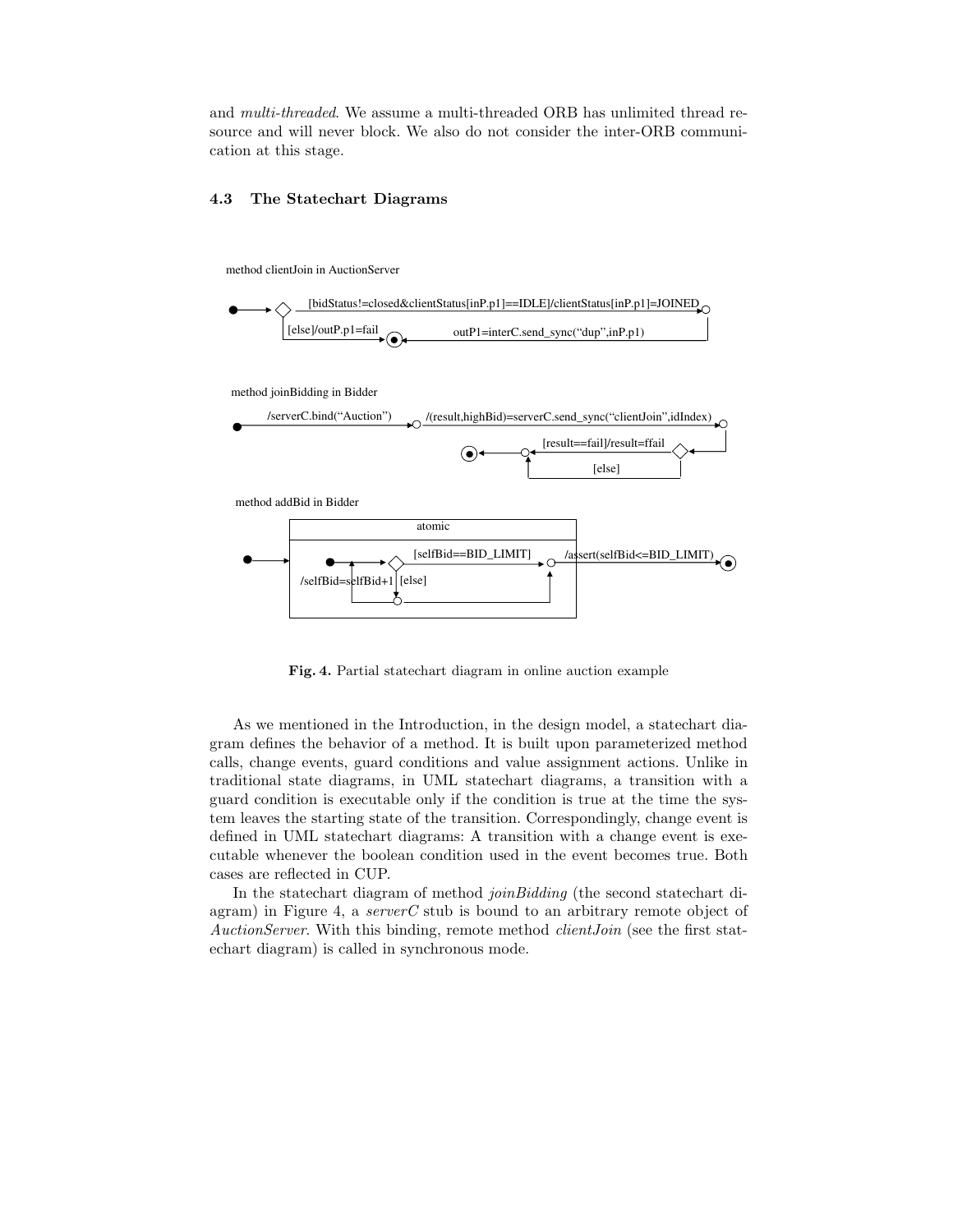We eliminate all concurrency elements in a statechart diagram (sync, fork, join, concurrent regions in composite states). Instead, the concurrency is achieved through calls to *Thread*-stereotyped methods when necessary.

To reduce the verification complexity of the model, we add special semantics for composite states named *atomic*: they identify atomically executed blocks. For example, in the statechart diagram of method *addBid* in Figure 4, since generating a new bid is a sequence of local actions which do not involve any shared data, they are specified as an *atomic* composite state for an atomic sequence of actions. It reduces the verification complexity without any side-effect.

For verification purpose, we add special semantics for states whose name starting with *end*, *progress* or *accept*. They will be translated into their corresponding Promela labels [6], which play important roles during the verification. We also allow users to insert Promela assertion statements in the transition actions as correctness properties. For example, in the statechart diagram *addBid* in Figure 4, the assertion statement verifies if the new bid generated will be no greater than the pre-set price limit.

Due to space limit, we will not discuss statechart diagrams in more details here (cf. [1]).

# **5 Promela model for CORBA Distribute Object Systems**

In the previous section, we have introduced our adaptation of UML for CORBAbased applications. In this section, we explain the corresponding Promela model. Basically, the Promela model is generated according to the following rules:

- **–** Each POA component is translated into a global channel which holds remote method call requests and a set of *servant thread processes* according to its thread policy. The servant threads repeatedly remove the request it should process from the POA channel, invoke proper method inline to service the call and send results (if any) through the return channel provided in the request back to the caller.
- **–** An ORB component with *single-threaded* policy is translated into a global channel which holds remote method call requests and a *dispatcher process* which repeatedly removes element from the channel and dispatches it to proper POA channel.
- **–** An ORB component with *multi-threaded* policy is omitted in the Promela model: The remote method call requests are sent directly to the POA channels.
- **–** An active object is translated into a data attribute, a set of method inlines (each corresponding to a method) and a set of Promela process prototype (each corresponding to a *Main* or *Thread*-stereotyped method). A process of a *Main*-stereotyped method prototype will be activated by the *init* process of Promela.
- **–** A remote object component is translated into an attribute of a customized data type and a set of method inlines. One or more servant thread processes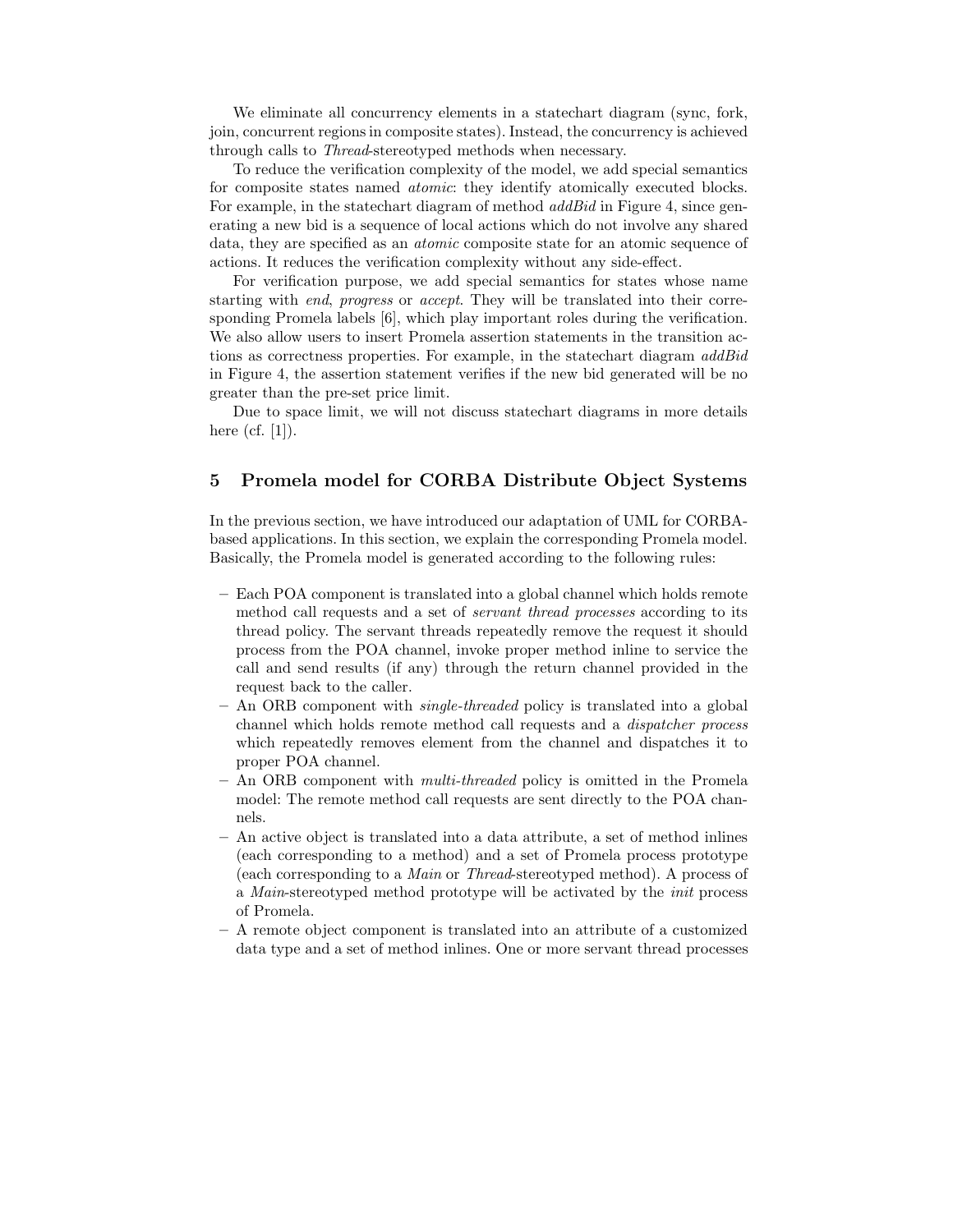of its POA will be assigned to service remote method invocations to this object, using the data attributes and the method inlines.

- **–** The binding is extracted from ORBs and is realized by a sole Promela process called *cup bind*.
- **–** The data class *RM In* and *RM Out* are translated into two customized Promela datatypes *CUP RM In* and *CUP RM Out*.
- **–** A *Response* object is translated into an attribute of data type *CUP Response*, which contains a channel for retrieving the result of a remote method call.
- **–** A *Stub* object is translated into an attribute of data type *CUP Stub*, which contains two channels and two integers: Channel *invocation* is for sending remote method calls and channel *response* is for getting the result of a synchronized remote method call; Integer *objID* and *stubID* are for the binding purpose.

Table 5 shows the definitions of *CUP Response* and *CUP Stub*.

```
typedef CUP Stub
{
   int stubID, objID;
   chan invocation; / ∗ for sending remote method calls ∗ /
    / ∗ return channel : outputP arameters ∗ /
   chan response = [0] of \{CUP\ RM\ Out\};}
typedef CUP Response / ∗ for deferred method calls ∗ /
{
    chan responseChan = [1] of \{CUP\_RM\_Out\}; /* outputParameters *
}
```
**Table 1.** CUP data types for the Stub and the Response classses

The binding of a *Stub* object is translated into the proper initialization of the invocation channel and the *objID* attribute. We chose to use a sole Promela process instead of one for each ORB to handle all binding requests and each binding request is serviced by an atomic block. This puts less strain on the state space. Since the variables modified by the binding process is local to the stub or to the generated servant thread, such implementation is free from side-effect.

All binding requests are sent through a global channel *cup bind request*. The request contains three *mtype* integers representing the unique id of the *Stub* object, the type of the remote object and the binding option (CUP RANDOM, CUP POA or CUP OBJ). It also contains an integer for POA or remote object id.

The binding process interprets the requests, finds a proper remote object according to the binding options and returns the proper invocation channel together with the remote object id to another global channel *cup bind result* to be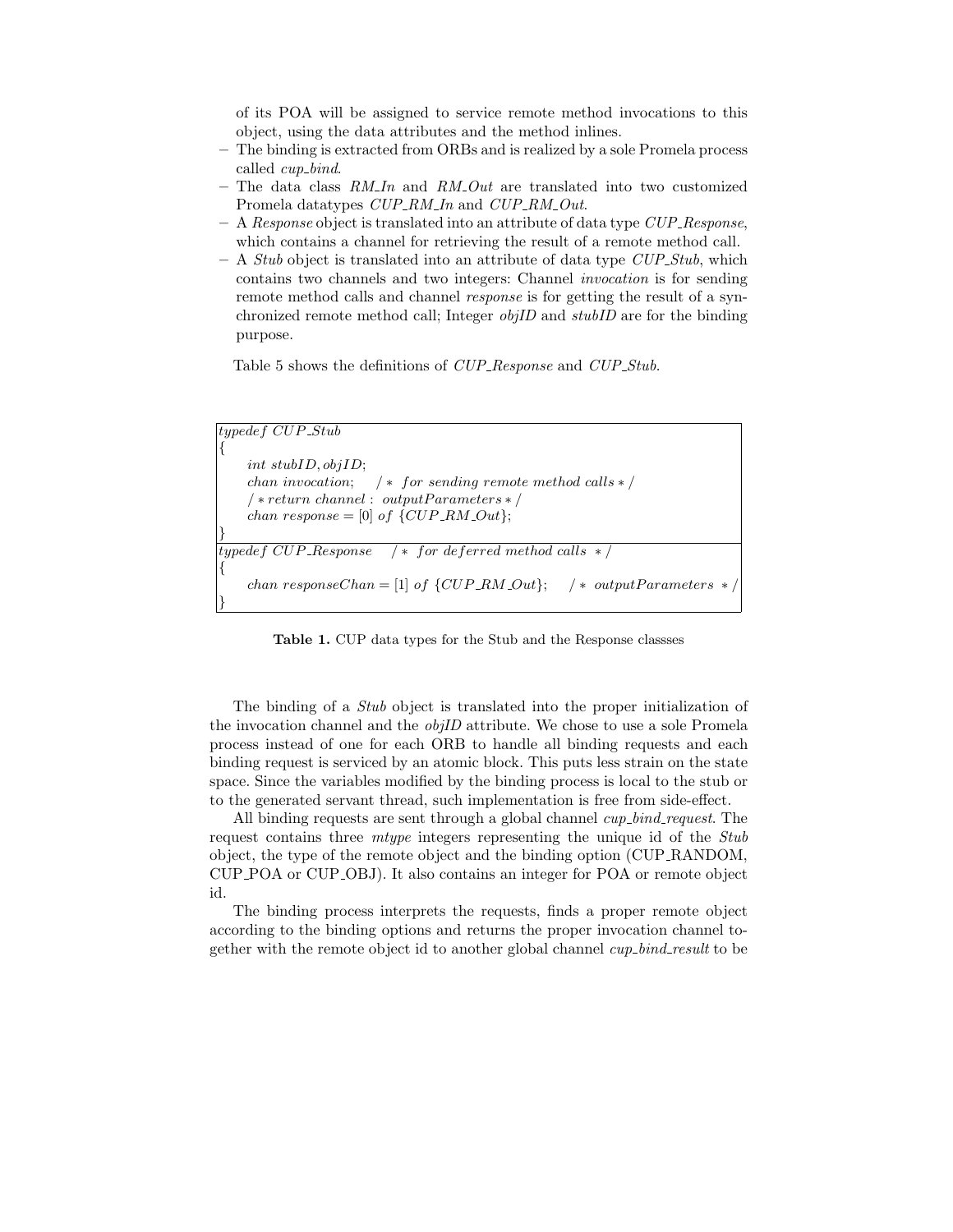picked up by the requester. If the remote object is managed by a POA which belongs to a *single-threaded* ORB, the request channel of that ORB will be sent back. Otherwise, the request channel of the POA will be sent back. If the chosen object is managed by a *thread-per-client* policy POA, the binding process also starts a servant process to service that stub.

The following shows the definition of the binding channels and the translation of the binding for a *Stub* object *stub*:

*chan cup bind request* = [0] *of*  ${mtype, mype, mype, int}$ ; *chan cup bind result* = [0] *of* {*chan, int*};

*stub.bind("Auction")* is translated into

*cup bind request*!*stub T.stubID, CUP IDL Auction,CUP RANDOM, scratch*; *cup bind request*?*stub T.invocation, stub T.objID*;

Note that each variable name may be assigned with some suffixes during the translation. As such details are omitted here (cf.  $[1]$ ), we use T to represent such possible suffix here for readability.

A remote method call is translated into sending of a remote method call element to the invocation channel. For example, suppose an invocation request for method *m* with input parameter *ip* is made through a *Stub* object named *s*. If the method has an output parameter *op*, then UML synchronous remote method call

```
s.send sync(m, ip, op)
```
will be translated by CUP into

```
s T.invocation!s T.stubID, CUP SYNC, s T.response, s T.objID,
               CUP\_METHOD\_m, ip T);
stub T.response?op T ;
```
The element contains the id for the stub object, the synchronization flag, the response channel, the remote object id, the remote method id and the input parameter. Here, *CUP\_METHOD\_m* is the generated unique identifier for method *m*.

Each remote method call element is extracted from the invocation channel by a servant process, interpreted and serviced. The functionality and the quantity of the servant threads are determined by the thread policy of POAs:

- **–** A servant process is created for each ORB which has at least one *threadper-ORB* policy POA to service all calls made to the request channel of the ORB (to invoke a remote method managed by one of the POAs).
- **–** A set of servant processes is created for each POA that does not have a *thread-per-ORB* policy. They service specific calls made to the request channel of the POA:
	- *thread-per-client*: A servant process is created for each stub object which is a client of a remote object managed by the POA to service the calls from the stub object.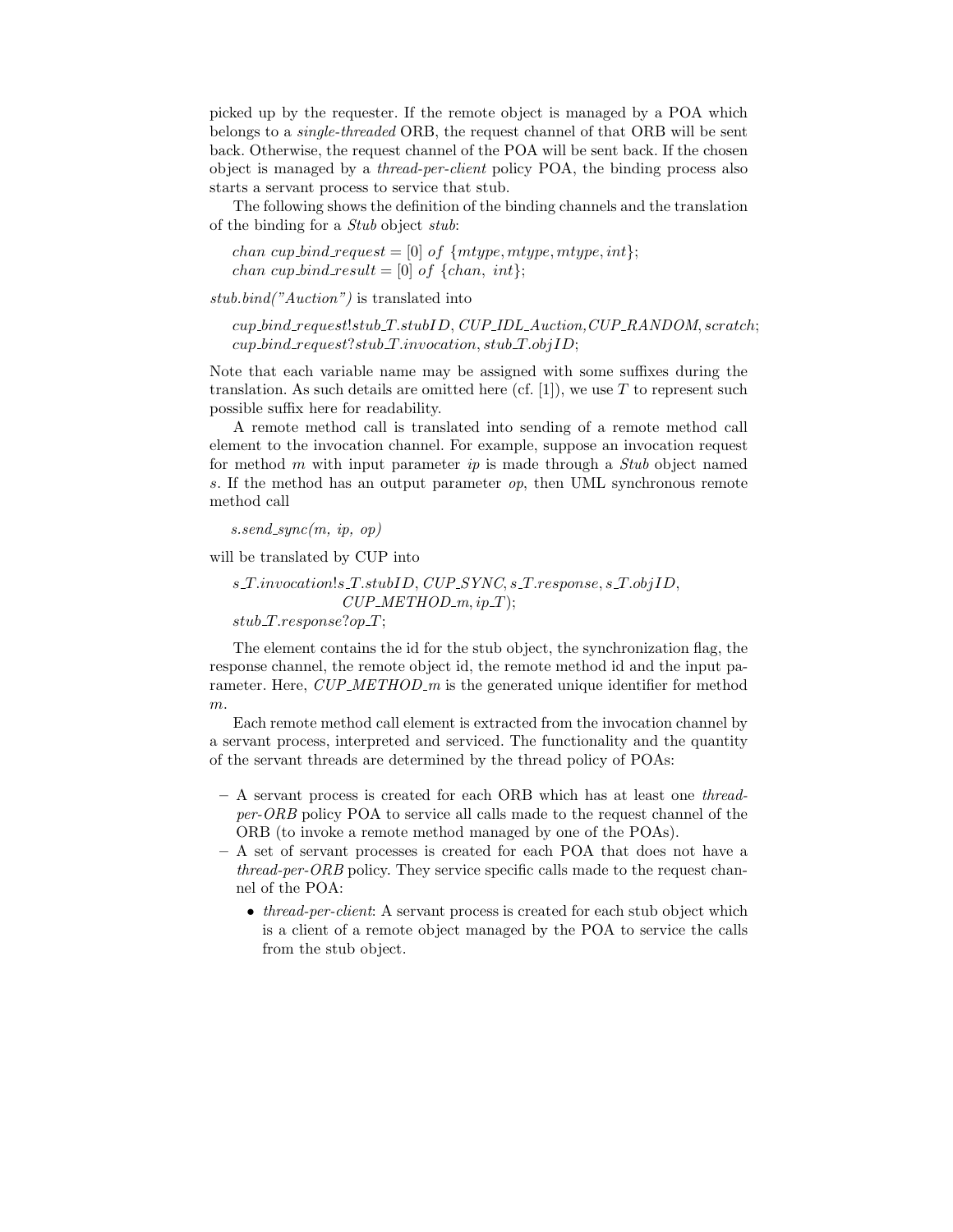- *thread-per-obj*: A servant process is created for each remote object managed by the POA to service the calls to the object.
- *thread-per-POA*: A servant process is created to service all the calls to the POA.
- *thread-pool(n)*: A set of *n* servant processes is created to service all the calls to the POA.
- *thread-per-request*: A servant process is created for each invocation request. The process terminates after the call is completed.

To service a call, a servant thread will first determine a proper inline to invoke, according to the method identifier and the remote object identifier sent as part of the request. Then the inline will be invoked with the input parameter from the request, and the output parameter, if any, will be updated in the inline and finally be sent back to the return channel provided in the request.

Due to the limit of space, we will not discuss the generation of the inlines here.

## **6 Related Work**

To boost the acceptance of formal verification techniques, various researchers have been exploiting ways to loosen the restriction that a system must be described formally for verification purpose. An alternative is to derive formal descriptions automatically from existing software artifacts, so that the software developers can get relief from learning a formal specification language and further writing correct specifications in it. Since UML is well accepted by the software industries as graphical design notations, people have been studying the formalization of UML descriptions. In particular, people have discussed various issues regarding the translation from formalized UML statechart diagrams into PROMELA [10, 11, 14, 13].

Our workalso involves such a translation. Its details, which is out of the scope of the present paper, is reported in [1]. The most prominent feature in our translation of UML statechart diagrams (as well as class diagrams and deployment diagrams) is that our focus is application-oriented. While other UML  $\rightarrow$ Promela translation tools are available, ours specifically deals with the parameterized remote and local method calls and exempt signal events. We allow rich transition syntax while put much restrictions on states, especially those related to the concurrency control. The result is an efficient translation that translates each statechart into a Promela process or a Promela inline. In this regard, our translation shares some commonality with the Java Pathfinder [5]. Our treatment greatly reduced the number of processes in the translated code. We also distinguish between change events and guard conditions, which is not addressed in other translators. Our focus has been put on introducing the realization of the CORBA distributed object system in Promela, which simplifies the verification task for distributed applications built on CORBA-based middlewares.

The verification of distributed computing environment has also gained much of our attention. Various works have been conducted to verify the correctness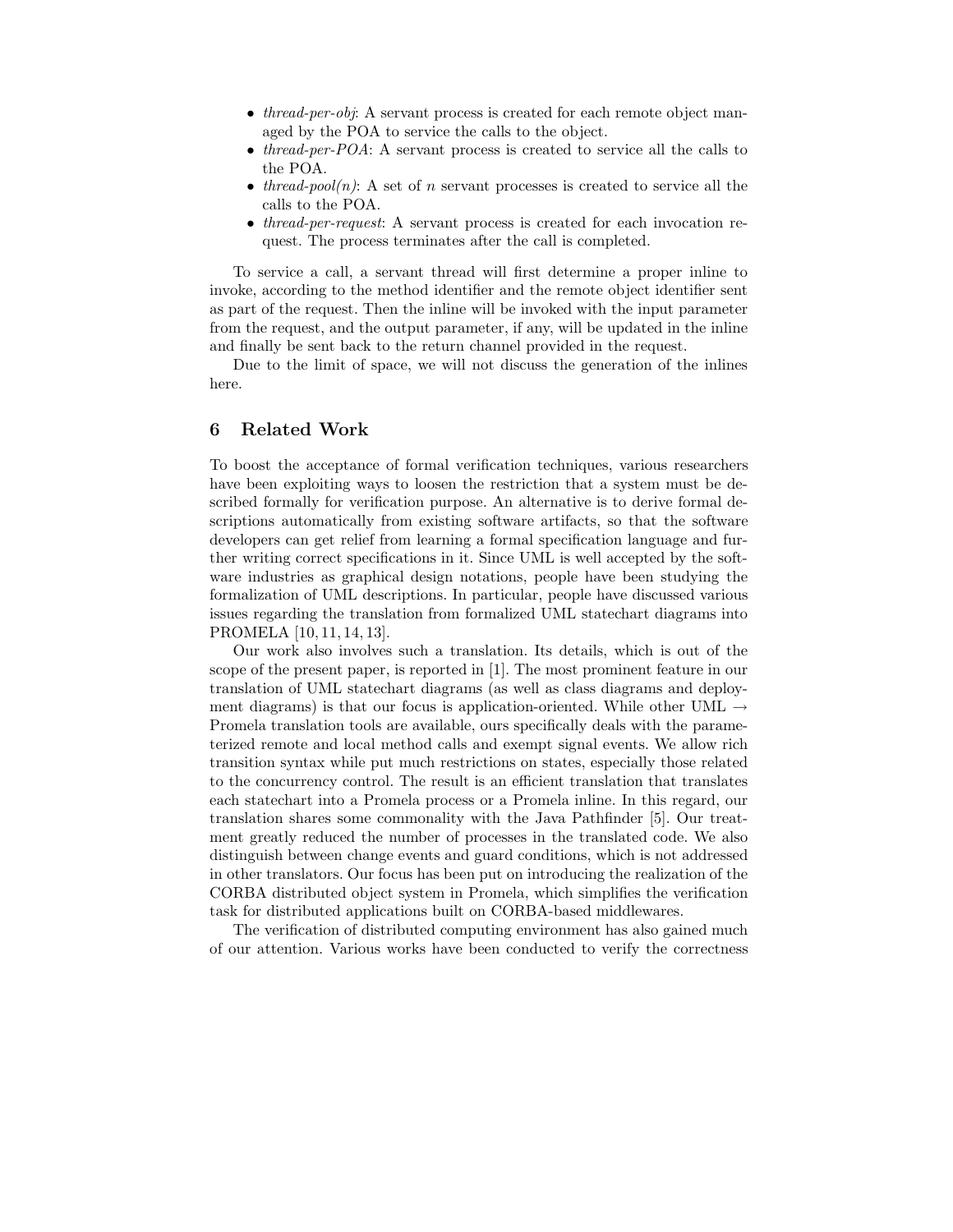of communication protocols on different layers. For example, the specifications of CORBA ORB (Object Request Broker) properties are discussed in [2]. The descriptions of CORBA GIOP (General Inter-ORB Protocol) in PROMELA can be found in [8]. The motivation behind these works is to check the correctness of the protocols themselves. Our work, on the other hand, is targeted at the correctness of the design models of the applications built on top of the CORBA middleware. In doing so, we have not only abstracted and formalized the CORBA-middleware but also embedded it automatically into the design notations during the translation of the adapted UML diagrams.

There are two main middleware families: the DOS middlewares, and the message-oriented middleware. While we have reported our work for the former, one can also find related work for the publish-subscribe middleware, one of the major message-oriented middlewares [3]. In the workof [3], the authors used *reusable, parameterized state machine models* to define the behavior of a *generic* publish-subscribe middleware, and developed translation tool to transform it, together with the descriptions of the components of the applications, into a specific verification model for SMV. The middleware interfaces we used here are an object-based, generic form in UML to describe the *reusable, parameterized state machine*.

A similar work that involves both the formalism of CORBA and its integration into the design specifications of the applications can be found in [9]. There, the authors have presented a technique on modeling the behavior of CORBA ORB in Finite State Processes (FSP) [12] so that the related model checking tool Labeled Transition System Analyzer (LTSA) [12] can apply. To incorporate the modeling of the ORB into the specification of the design models in UML, the authors suggested to use the *stereotypes* on class diagrams to define the threading policy (single-threaded class or multithreaded class), and on method invocations in statechart diagrams to define the synchronization modes of the calls. In reality, however, the thread policy is defined on ORBs and POAs, and instances of the same class (of the application) may be managed by different POAs possibly with different thread policy. Here we have explicitly defined dedicated components for POAs and ORBs, each with an attribute to specify the corresponding thread policy.

There are quite some model-checking tools available off-the-shelf. We chose SPIN because it is a popular, mature and powerful tool. It allows us to benefit from a lot of important features it provides, e.g. on-the-fly verification, support for both rendezvous and buffered message passing, efficient partial order reduction. Our focus is on the transparency and the efficiency of the translated model. For efficiency, our model is basically static and methods are implemented as PROMELA inlines to reduce resource consumption. If desired, CUP can be modified without difficulty to utilize the extensions of SPIN such as  $dSPIN$  [4], which may provide some additional features.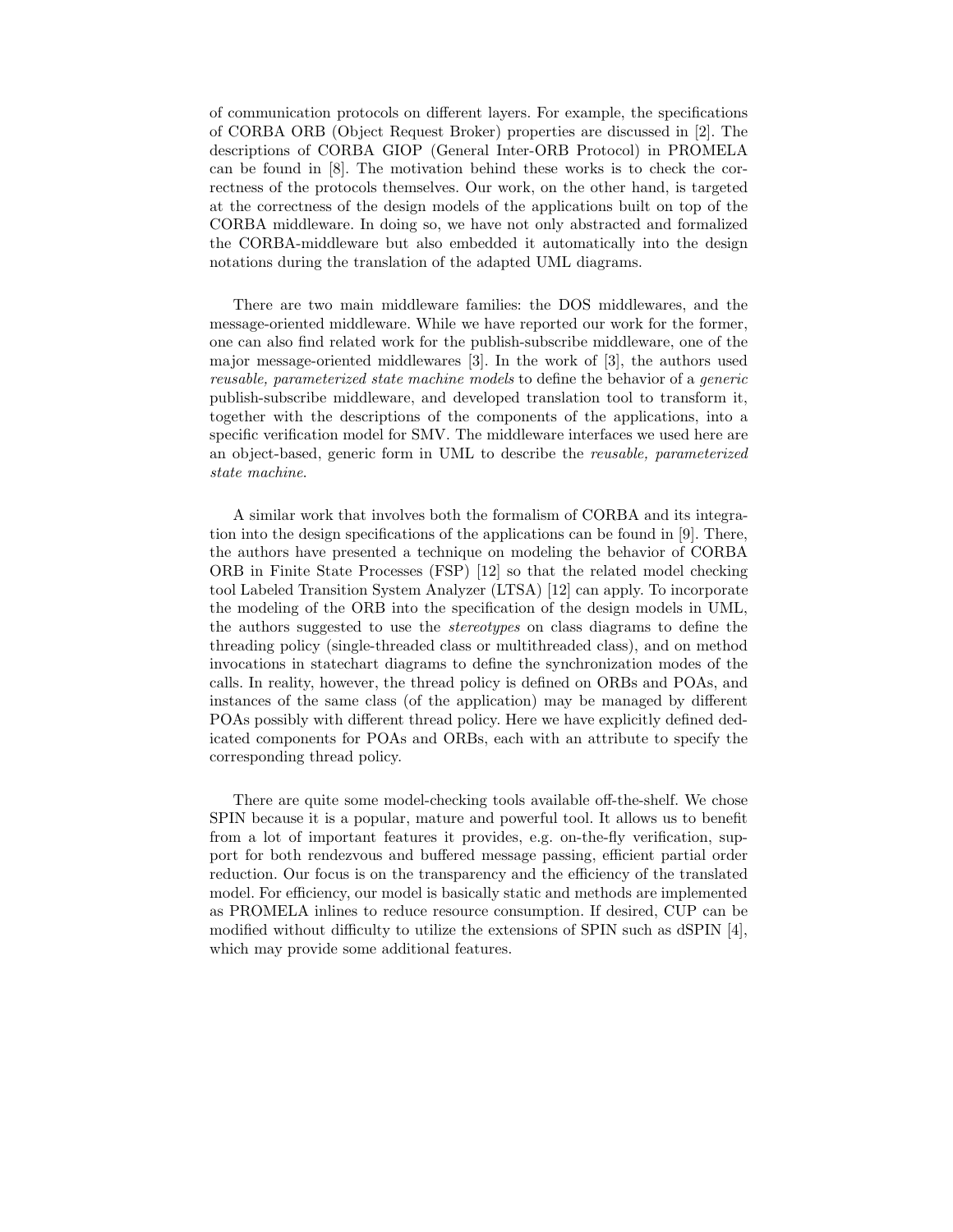# **7 Conclusion and Final Remark**

CUP is for those users who have little knowledge of formal verification techniques but desire to use them. Especially, we consider applying model checking tools to CORBA-based applications.

The major issue of the tool is how to model the applications so that the chosen model checking tool can work effectively. Even with the effectiveness of SPIN, we still need to make our best effort to reduce the complexity of the generated Promela model, because the difficulty comes from two dimensions: one is the complexity of the application logic, and another is from the realization of CORBA-based middleware.

On the aspect of the application logic, we translated most statechart diagrams into Promela inlines, for which we have to generate method invocation graph and create different suffix for labels, method names and variable names accordingly. We also added special semantics to composite states to identify atomically executed blocks. On the aspect of middleware modeling, we first simplified naming, binding, etc. The naming is omitted and binding request are serviced by a single process with each binding request modeled as an atomic block. Each servant thread is modeled as a Promela process. By minimizing the processes used for remote method calls, the complexity is reduced and the resulting model can remain manageable.

We verified the Promela source file generated by current version of CUP for the auction application on a Toshiba Satellite notebookcomputer with Microsoft Windows XP, Pentium $(R)$  4 with CPU 3.06GHz speed and 512M memory. The verification to check deadlock on the model with two bidders passed in 160 minutes in exhaustive checking, and less than 7 minutes in supertrace checking with over 99% coverage. We also verified some LTL formulas while polishing the auction application. We have identified errors in verifying:

**–** One and only one of the bidders should finally succeed and the others should finally fail.

#define ppp ((Bidder[0].result == fsucc) & (Bidder[1].result == ffail) #define qqq ((Bidder[1].result == fsucc) & (Bidder[0].result == ffail)  $LTL: \ll> (ppp \rightarrow qqq)$ error: Both bidder fails. reason: Bidder may not bid at all before withdrawing. solution: Let bidder bid at least once before withdrawing. **–** The success bidder should hold the highest bid. #define rr1 ((Bidder[0].result == fsucc)&(Bidder[0].selfBid== Auction[0].highBid)) #define rr2 ((Bidder[1].result == fsucc)&(Bidder[1].selfBid== Auction[0].highBid)) LTL:  $\langle > (rr1|rr2)$ 

error: the final bid is higher than the *highBid* in *Auction Server*. reason: error in auction server synchronization. solution: change made in the *dup* method.

Compared with the simplified version of our workwhere middleware is not modeled and the remote objects are treated as access-free local objects, CUP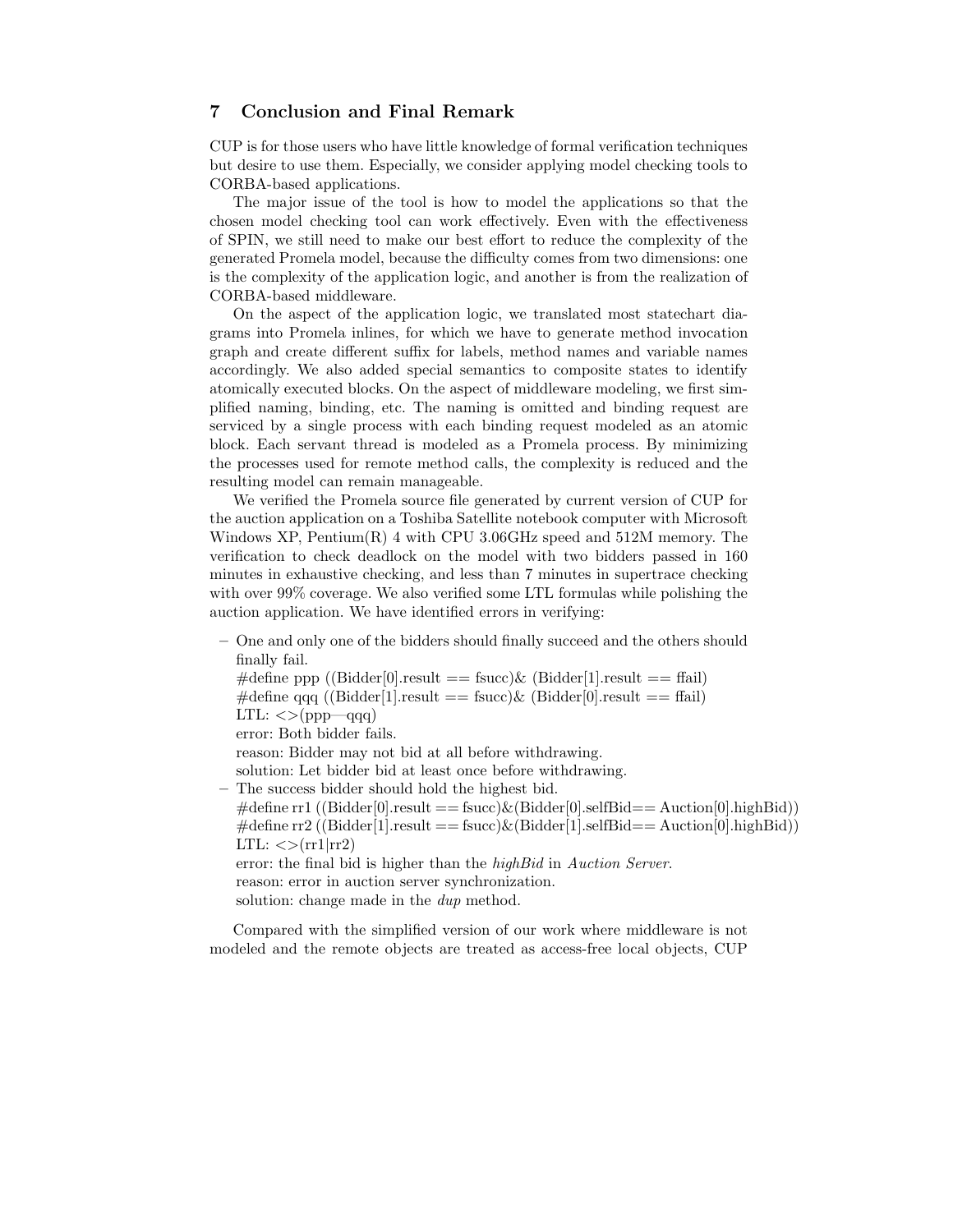has apparently added some overhead to the execution cost to handle each client thread and each remote method call issued by a client thread. This overhead is determined by many factors. Intuitively, the impact of the overhead on handling the client thread decreases with the increase of the workload of the client thread, and the impact of the overhead on handling the remote method call header increases with the frequency of the remote calls: If the clients makes frequent yet short remote method calls, it will cause a great deal of overhead.

We have run the auction example with two bidders under the thread-perclient mode, and with different pre-set price limits 2, 3, 4, 5, 6. See below:

Price Limit=  $6 \rightarrow$  Depth=  $628$  States=  $5.5e+007$  Transitions =  $7.23034e+007$ Price Limit  $= 5 \rightarrow$  Depth= 586 States= 3.1e+007 Transitions = 4.0888e+007 Price Limit  $= 4 \rightarrow$  Depth= 570 States= 1.4e+007 Transitions = 1.86401e+007 Price Limit =  $3 \rightarrow$  Depth= 566 States= 5e+006 Transitions = 6.79471e+006 Price Limit  $= 2 \rightarrow$  Depth= 531 States= 1e+006 Transitions= 1.3985e+006

The workload of the client threads and the number of remote method calls in each client thread increase with the pre-set price limit. From the above data, we can see that the impact of the thread overhead  $(ie+006)$  is negligible when the price limit increases. On the other hand, the overhead on the remote method calls remains constant and cannot be ignored.

The state explosion problem due to the increased complexity of the application itself is unavoidable in CUP: typically, the number of states will increase exponentially with the number of active servant threads. For example, if three bidders instead of two compete for an item with price limit 3, the number of state increases rapidly to 3.5e+008.

## **8 Acknowledgements**

The author would like to thank the anonymous reviewers for helpful comments on the preliminary version of this paper submitted to SPIN 2004. This work is supported in part by the Natural Sciences and Engineering Research Council of Canada under grant number RGPIN 209774.

#### **References**

- 1. H. Cui. Correctness of distributed systems with middleware. Master's Thesis. School of Computer Science, University of Windsor, April 2003.
- 2. G. Duval. Specification and verification of an object request broker. In *Proc. of the 20th International Conference on Software Engineering*, pages 43–52, 1998.
- 3. D. Garlan, S. Khersonsky, and J. Kim. Model checking publish-subscribe systems. In *Proceedings of the 10th International SPIN Workshop on Model Checking Software (SPIN'03), LNCS 2648*, pages 166–180, 2003.
- 4. J. Hatcliff, X. Deng, M. Dwyer, G. Jung, and V. P. Ranganath. An integrated development, analysis, and verification environment for component-based systems. In *Proc. of the 25th International Conference on Software Engineering*, pages 160– 173. IEEE, 2003.